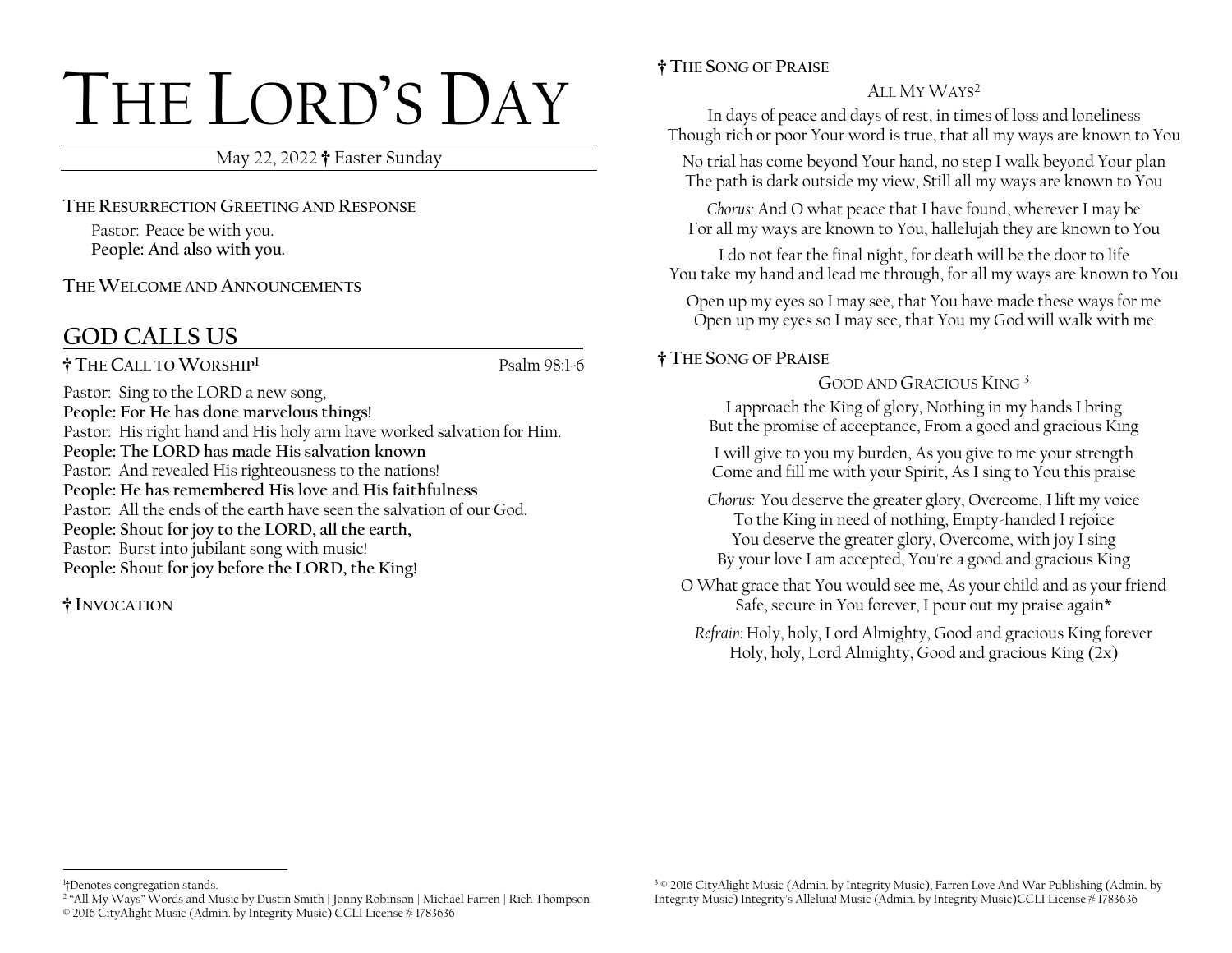## **GOD CLEANSES US \_\_\_\_\_\_\_\_\_\_\_\_\_\_\_\_\_\_\_\_\_\_\_**

#### **THE PRAYER OF CONFESSION** Adapted from Luke 11:39-46

Our Father, we confess that we often cleanse the outside of our lives, yet do nothing about the inside of our hearts. Outside we look moral and upright, yet inside we are filled with greed and selfishness. We think we follow Your law, yet we neglect justice and Your love. We think we deserve positions of honor; we love it when others pay special attention to us. We load people down with impossible demands, and we will not lift one finger to help them. Have mercy on us for being like the Pharisees. May you cleanse us—all of us and all of who we are—from the inside out.

#### **THE PROMISE OF FORGIVENESS** 2 Corinthians 5:21-6:2

God made him who had no sin to be sin for us, so that in him we might become the righteousness of God. For he says, "In the time of my favor I heard you, and in the day of salvation I helped you." I tell you, now is the time of God's favor, now is the day of salvation.

## **GOD CONSECRATES US** \_

**THE TITHES AND OFFERINGS**

## **† THE SONG OF PRAISE**

## AMAZING LOVE<sup>4</sup>

And can it be that I should gain, an interest in the Savior's blood? Died He for me, who caused His pain? For me, who caused His bitter death? Amazing love! How can it be That you, my God, would die for me? *(repeat)*

He left His Father's throne above; so free, so infinite His grace! Emptied Himself of all but love, and bled for Adam's helpless race! What mercy this, immense and free, For O, my God, it found out me. *(repeat)*

Long my imprisoned spirit lay, fast bound in sin and nature's night; Your eye diffused a quickening ray; I woke, the dungeon flamed with light! My chains fell off, your voice I knew; I rose, went forth, and followed you. *(repeat)*

No condemnation now I dread, for Christ and all in Him is mine! Alive in Him, my living Head, and clothed in righteousness divine, Bold I approach the eternal throne, And claim the crown through Christ, my own. *(repeat)* Amazing love! How can it be That you, my God, would die for me? *(repeat)*

## **† THE DOXOLOGY #731**

Praise God, from Whom all blessings flow; Praise Him, all creatures here below; Praise Him above, ye heavenly host; Praise Father, Son, and Holy Ghost. Amen.

#### **THE PASTORAL PRAYER**

**† THE READING OF SCRIPTURE** 2 Samuel 19:1-8 Reader: The Word of the Lord. **People: Thanks be to God.** 

**THE PREACHING OF SCRIPTURE** Pastor Bryan Clark

REALITY THERAPY

<sup>4</sup> "Amazing Love" Music by Trudy Poirier; Words by Charles Wesley, 1738. ©2011 Pear Tree Music. CCLI #1783636